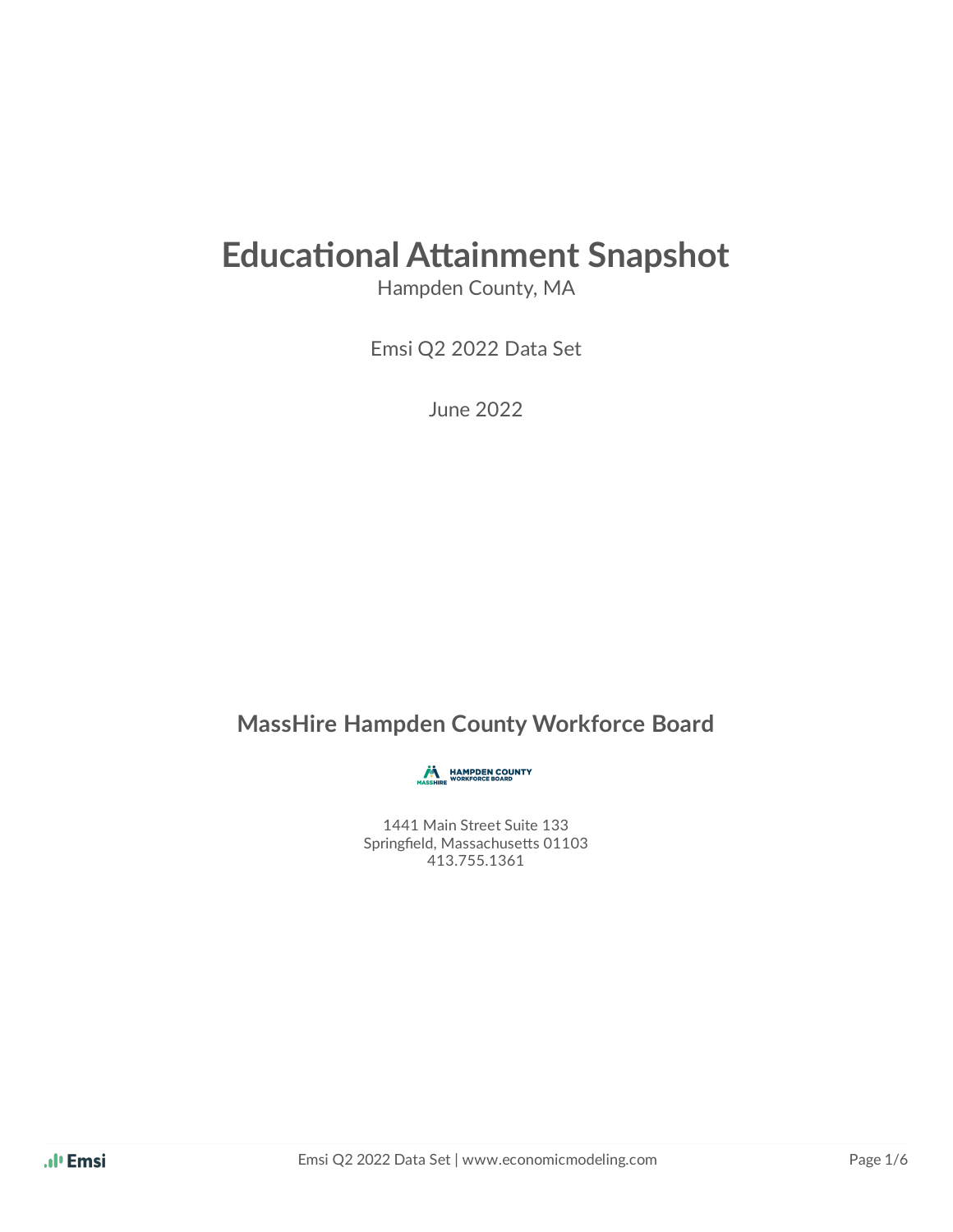## **Parameters**

#### **Regions:**

| Code | Description              |
|------|--------------------------|
|      | 25013 Hampden County, MA |
|      | Timeframe: 2022 - 2025   |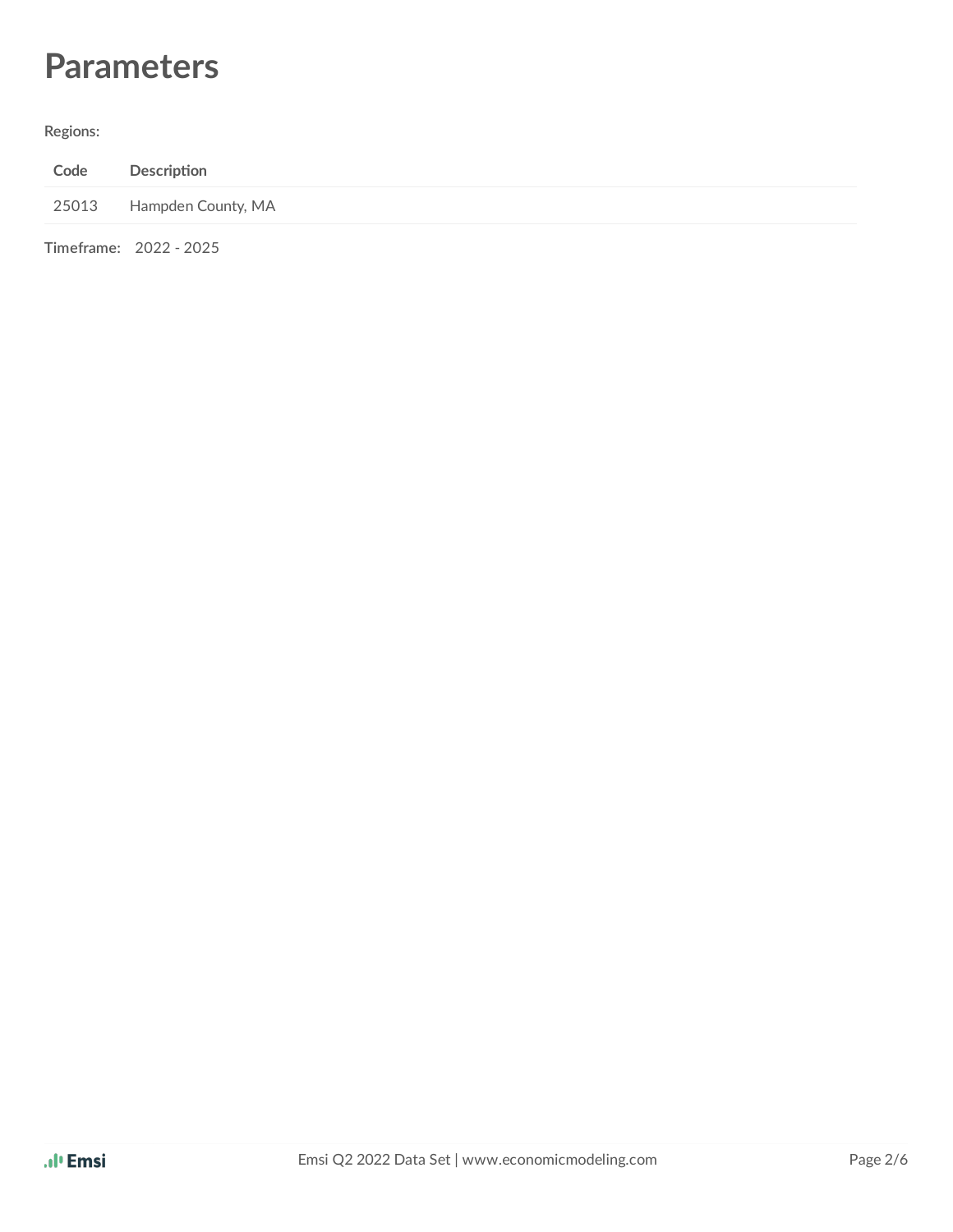Educational attainment data are based on Emsi's demographic data and the American Community Survey. Educational attainment data *cover* only the population aged 25 years or more and indicate the highest level achieved.



#### **Educational Attainment by Level**

| <b>Education Level</b>     | 2022<br>Population | 2025<br>Population | 2022 % of<br>Population | 2022 State<br>%<br>Population | 2022<br>National %<br>Population |
|----------------------------|--------------------|--------------------|-------------------------|-------------------------------|----------------------------------|
| Less Than 9th Grade        | 16,793             | 15,842             | 5%                      | 4%                            | 5%                               |
| 9th Grade to 12th Grade    | 27,284             | 26,787             | 9%                      | 5%                            | 6%                               |
| High School Diploma        | 97,674             | 97,093             | 30%                     | 23%                           | 26%                              |
| Some College               | 59,312             | 59,039             | 18%                     | 15%                           | 20%                              |
| Associate's Degree         | 29,880             | 29,691             | 9%                      | 8%                            | 9%                               |
| Bachelor's Degree          | 55,074             | 56,458             | 17%                     | 25%                           | 21%                              |
| Graduate Degree and Higher | 34,718             | 35,222             | 11%                     | 21%                           | 13%                              |
|                            | 320,736            | 320,133            | 100%                    | 100%                          | 100%                             |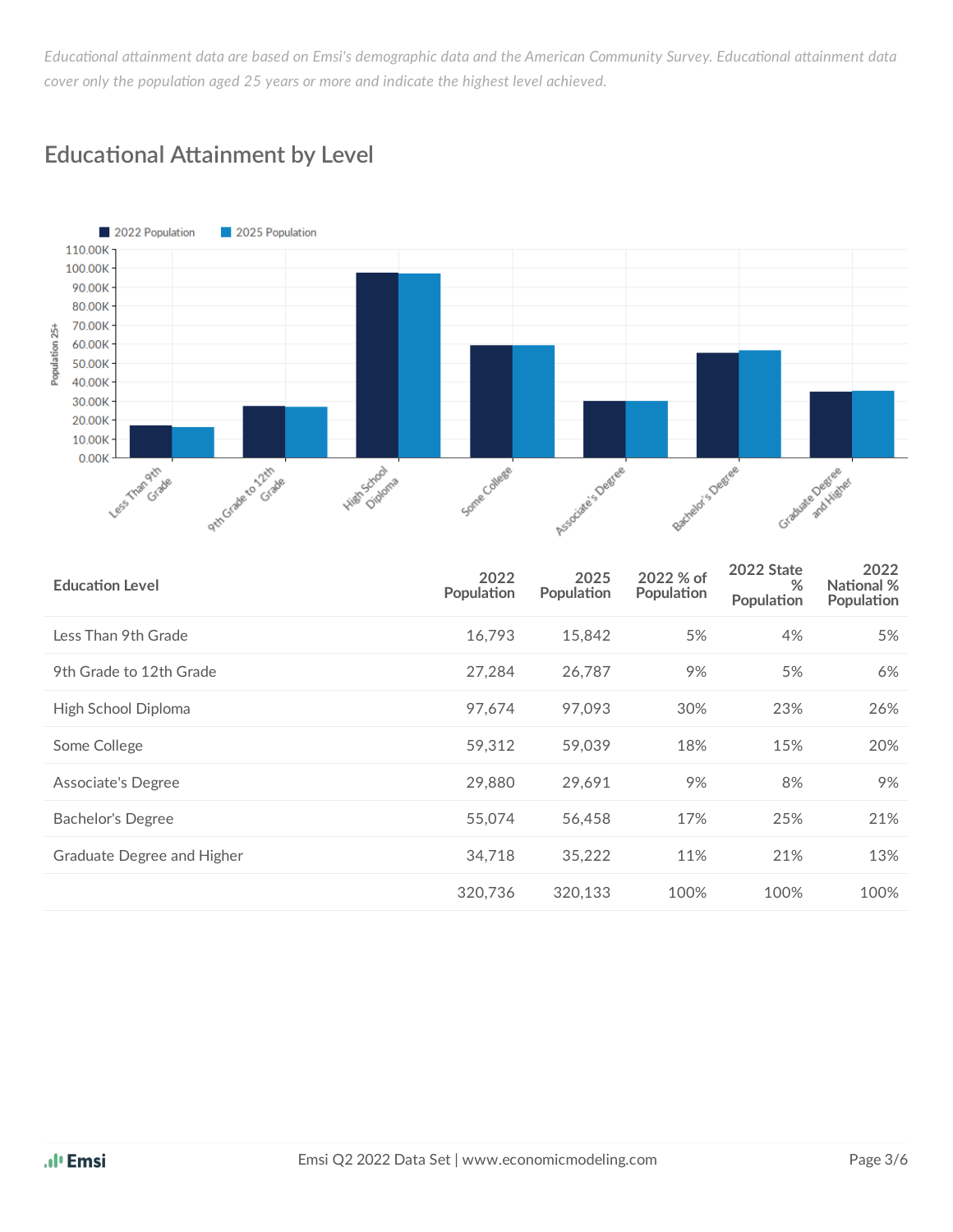#### **Educational Attainment by Race/Ethnicity**



| Race/Ethnicity                                        | 2022<br>Population | 2025<br>Population | <b>2022 Less</b><br><b>Than High</b><br>School | <b>2022 High</b><br>School<br><b>Diploma</b> | 2022<br>College<br><b>Degree</b> |
|-------------------------------------------------------|--------------------|--------------------|------------------------------------------------|----------------------------------------------|----------------------------------|
| White, Non-Hispanic                                   | 212,541            | 207,394            | 16,446                                         | 103,364                                      | 92,731                           |
| Black, Non-Hispanic                                   | 23,572             | 23,589             | 2,443                                          | 12,782                                       | 8,347                            |
| American Indian or Alaskan Native, Non-<br>Hispanic   | 513                | 546                | 261                                            | 179                                          | 74                               |
| Asian, Non-Hispanic                                   | 8,402              | 9,108              | 2,177                                          | 2,919                                        | 3,306                            |
| Native Hawaiian or Pacific Islander, Non-<br>Hispanic | 117                | 132                | 68                                             | 30                                           | 20                               |
| Two or More Races, Non-Hispanic                       | 3,829              | 4,156              | 476                                            | 1,868                                        | 1,485                            |
| White, Hispanic                                       | 58,190             | 60,327             | 18,012                                         | 29,069                                       | 11,109                           |
| Black, Hispanic                                       | 8,286              | 8,906              | 2,559                                          | 4,134                                        | 1,593                            |
| American Indian or Alaskan Native, Hispanic           | 1,835              | 1,973              | 567                                            | 916                                          | 352                              |
| Asian, Hispanic                                       | 396                | 468                | 122                                            | 197                                          | 77                               |
| Native Hawaiian or Pacific Islander, Hispanic         | 422                | 488                | 131                                            | 211                                          | 79                               |
| Two or More Races, Hispanic                           | 2,633              | 3,046              | 817                                            | 1,317                                        | 499                              |
|                                                       | 320,736            | 320,133            | 44,077                                         | 156,986                                      | 119,672                          |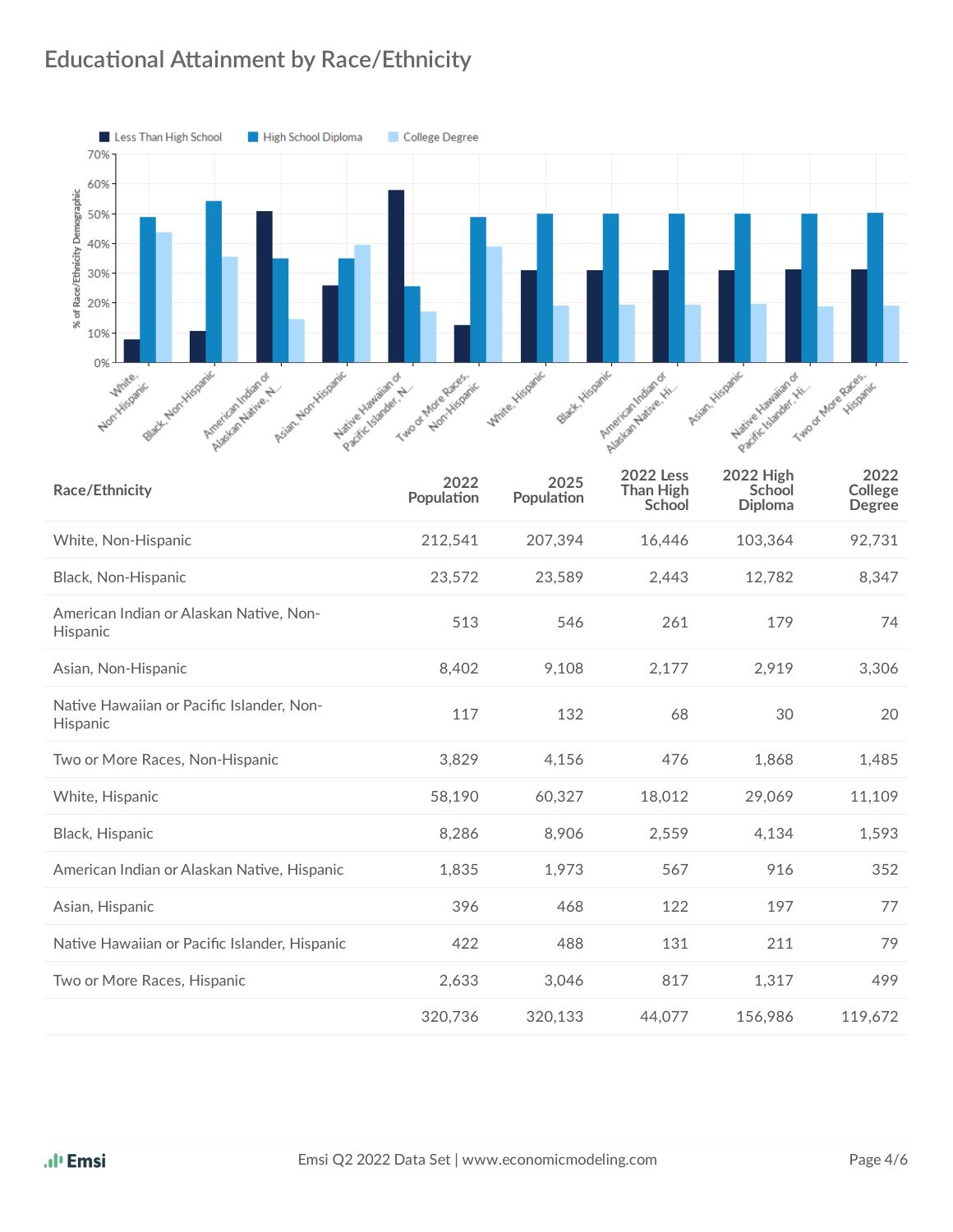### **Educational Attainment by Gender**



| Gender  | 2022<br>Population | 2025<br>Population | <b>2022 Less</b><br>Than High<br>School | 2022 High<br>School<br><b>Diploma</b> | 2022<br>College<br><b>Degree</b> |
|---------|--------------------|--------------------|-----------------------------------------|---------------------------------------|----------------------------------|
| Males   | 150.853            | 150.583            | 22.464                                  | 76.320                                | 52,070                           |
| Females | 169.882            | 169.550            | 21.613                                  | 80.667                                | 67,602                           |
|         | 320.736            | 320,133            | 44.077                                  | 156.986                               | 119,672                          |